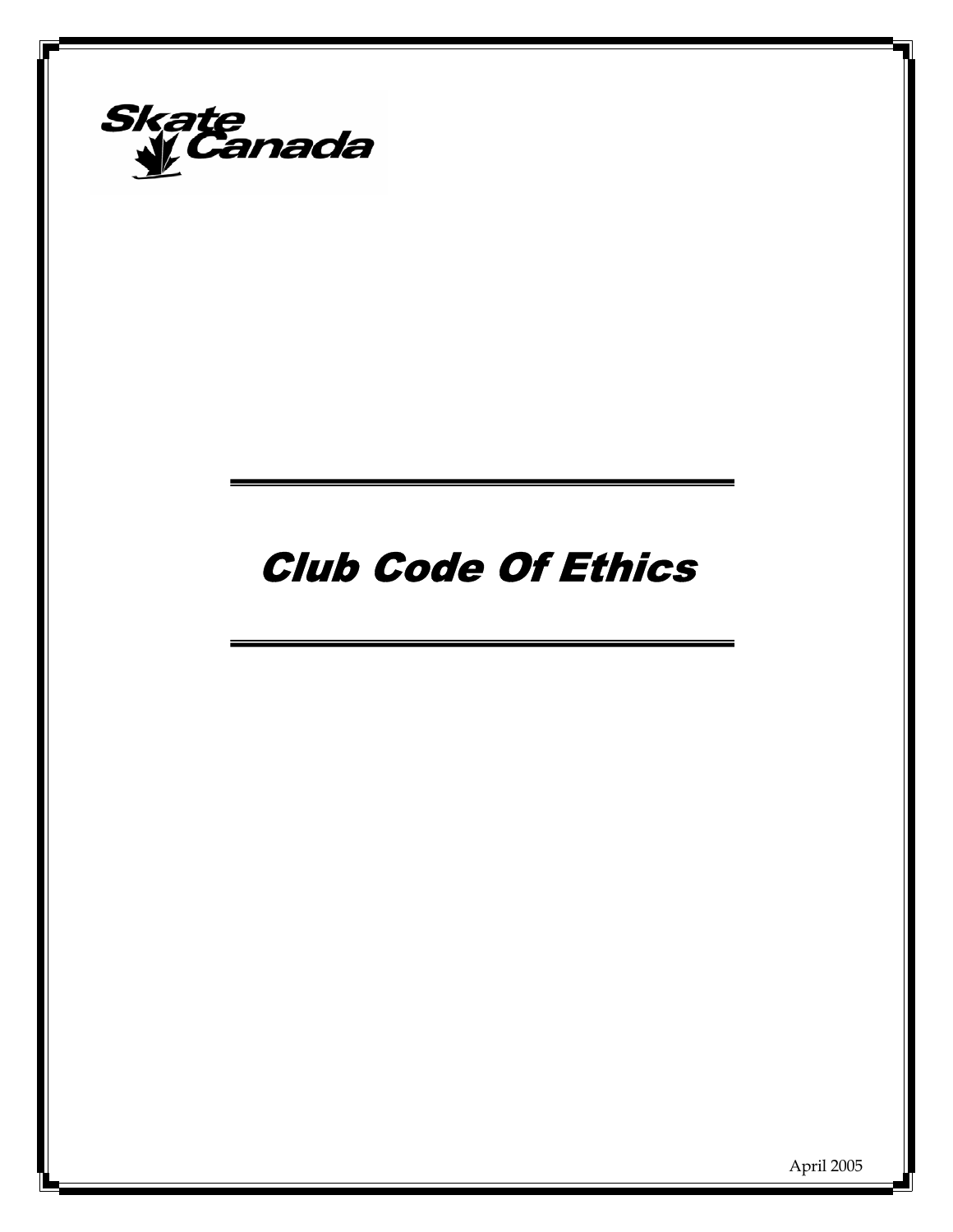## SKATE CANADA CLUB CODE OF ETHICS

#### **1.0 SKATE CANADA MISSION STATEMENT**

Skate Canada is an Association dedicated to the principles of enabling every Canadian to participate in skating throughout their lifetime for fun, fitness and/or achievement.

#### **2.0 PURPOSE OF CODE**

The Club Code of Ethics has been developed to aid volunteer club executive members, club staff and club members in achieving an appropriate level of ethical behaviour that will help them operate an efficient and successful Skate Canada Member Club.

To create and maintain a positive and successful learning environment, all stakeholders involved in our sport (athletes, parents, coaches, officials, volunteers and club staff) must share a common vision and understanding of their role, as their actions ultimately contribute to, or undermine, the existence of a positive skating environment. All volunteer club executive members, club staff and club members are responsible for establishing and maintaining ethical behaviour.

#### **3.0 ETHICAL OBLIGATIONS TO THE SPORT AND SKATE CANADA**

- 3.1) At all times conduct oneself in a manner which does not have a material adverse effect on the sport of skating, or on the goodwill and reputation of Skate Canada. Support and promote Skate Canada, its programs and the sport of skating.
- 3.2) Be familiar with and conduct oneself in accordance with ISU, Skate Canada, Section and club/school rules, policies, regulations and programs so as to be able to produce a positive skating environment in a professional manner.
- 3.3) Initiate and support actions that are required to meet the needs of the athletes, the club/school and skating in general with coaches, judges/evaluators and Skate Canada.
- 3.4) Recognize and support the importance of quality Skate Canada Programs in the club. To ensure these quality programs, facilitate the needs of your professional coaches and staff.
- 3.5) Ensure that all participants and professional coaches on club ice and on club committees are registered members of Skate Canada.

#### **4.0 ETHICAL OBLIGATIONS TO ALL INDIVIDUALS**

- 4.1) Exhibit the important character traits of honesty, integrity, fairness, reliability/ dependability and cooperation when dealing with all participants in the sport so as to bring credit to the sport and the Association.
- 4.2) Treat everyone fairly within the context of their activity regardless of skating ability and participation goals.
- 4.3) Be a positive role model and encourage sportsmanship by demonstrating respect, courtesy, and positive support for all athletes, coaches, officials and volunteers at all times. Do not engage in actions (verbal or physical) that unfairly disadvantage a given athlete (or athletes) over another. Actively encourage athletes to learn and uphold the rules of their sport and the spirit of such rules.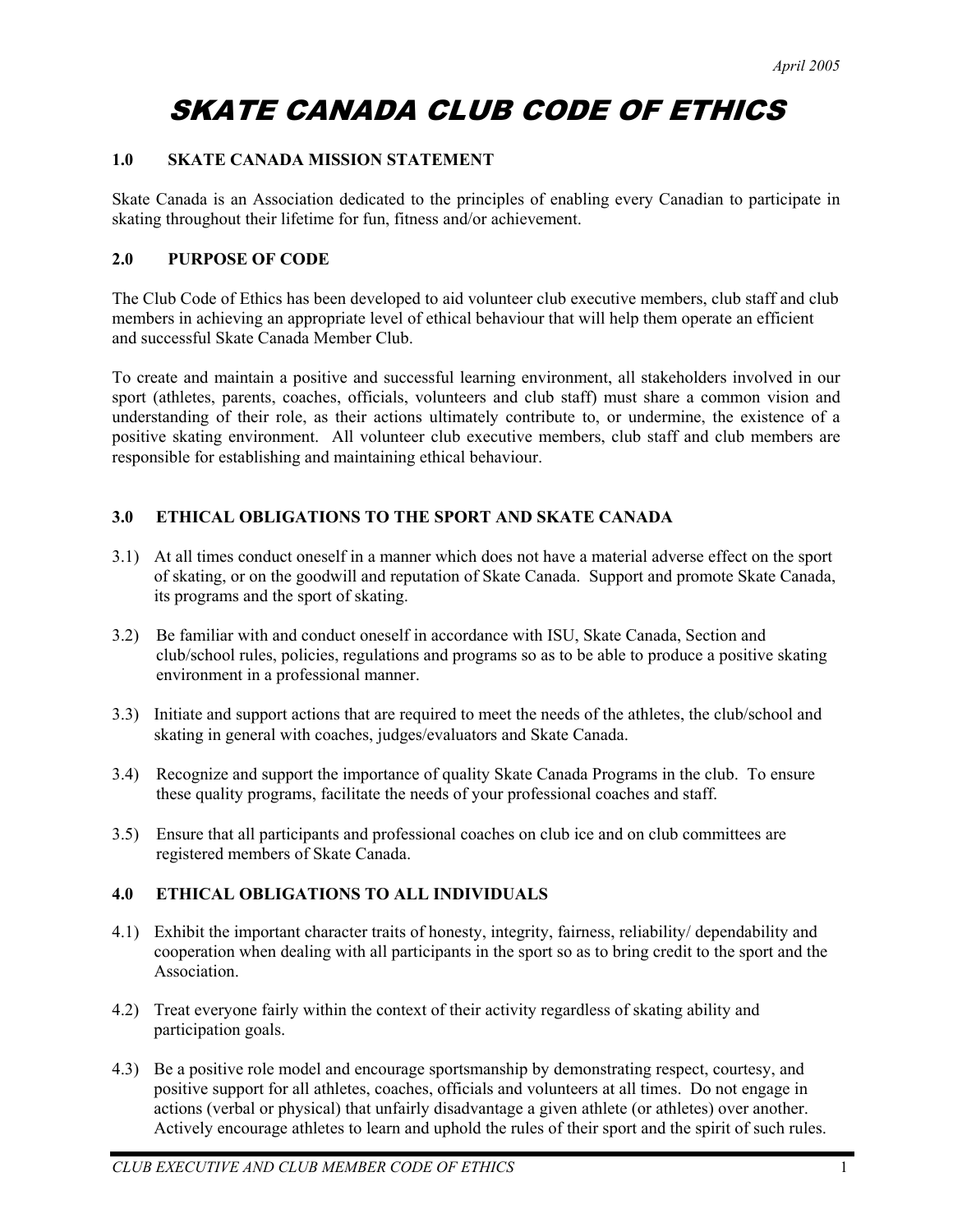- 4.4) Refrain from engaging in conduct which constitutes personal harassment or abuse of power in relation to another Skate Canada member. For these purposes:
- a) "Personal harassment" is defined as improper conduct (comment, conduct, or gestures), which is directed toward an individual, and which is offensive or harmful to that individual, and which the person making the comment, conduct, or gestures knows or ought to know is unwelcome or unwanted.
- b) "Abuse of power" is defined as conduct which involves the improper use of power, trust or authority inherent in a position held, which is directed toward an individual, and which endangers the job or performance of the individual, or undermines his or her job or performance, or in any way interferes with or influences the performance or career of that individual.
- c) This conduct includes verbal, psychological and physical forms of behaviour, is demeaning, belittling, or causes personal humiliation or embarrassment, and may be on a one-time or continuous basis.
- d) This conduct does not have to be made with the intent to harass or to abuse power, as the case may be, to constitute harassment or abuse of power;
- e) The conduct takes place at or during the course of any Skate Canada business or skating activity or event (including business or skating activities or events of member organizations); or, outside of those situations, when the conduct occurs between members of Skate Canada, and the conduct adversely affects the Skate Canada skating environment.
- 4.5) Refrain from engaging in conduct which constitutes discriminatory or sexual harassment. Discriminatory and sexual harassment, whether verbal, physical, or institutional, is unacceptable and will not be tolerated by Skate Canada.
- a) Discriminatory harassment is defined as improper behaviour (comment, conduct, or gestures), which is directed toward an individual or group of individuals, and which is related to or motivated by the race, national or ethnic origin, colour, religion, age, marital status, family status, disability, or pardoned conviction of that individual or group of individuals, and which is offensive to that individual or group of individuals, and which the person making the comment, conduct, or gestures knows or ought to know is unwelcome or unwanted. This improper behaviour, which may be on a one-time or continuous basis, is insulting, intimidating, humiliating, malicious, degrading, or embarrassing. The improper behaviour does not have to be made with the intent to harass or discriminate, to be in violation of this policy.
- b) Sexual harassment is defined as improper behaviour (comment, conduct, or gestures), which is directed toward an individual or group of individuals, and which is related to the sex or sexual orientation of that individual or group of individuals, and which might reasonably be expected to cause offense or humiliation to that individual or group of individuals, or which might reasonably be perceived by the individual or group of individuals as placing a condition of a sexual nature on employment, or on any opportunity for training or advancement. Sexual harassment may be directed at members of the same sex or the opposite sex. This improper behaviour, which may be on a one-time or continuous basis, is insulting, intimidating, humiliating, malicious, degrading, or embarrassing. The improper behaviour does not have to be made with the intent to harass or discriminate, to be in violation of this policy.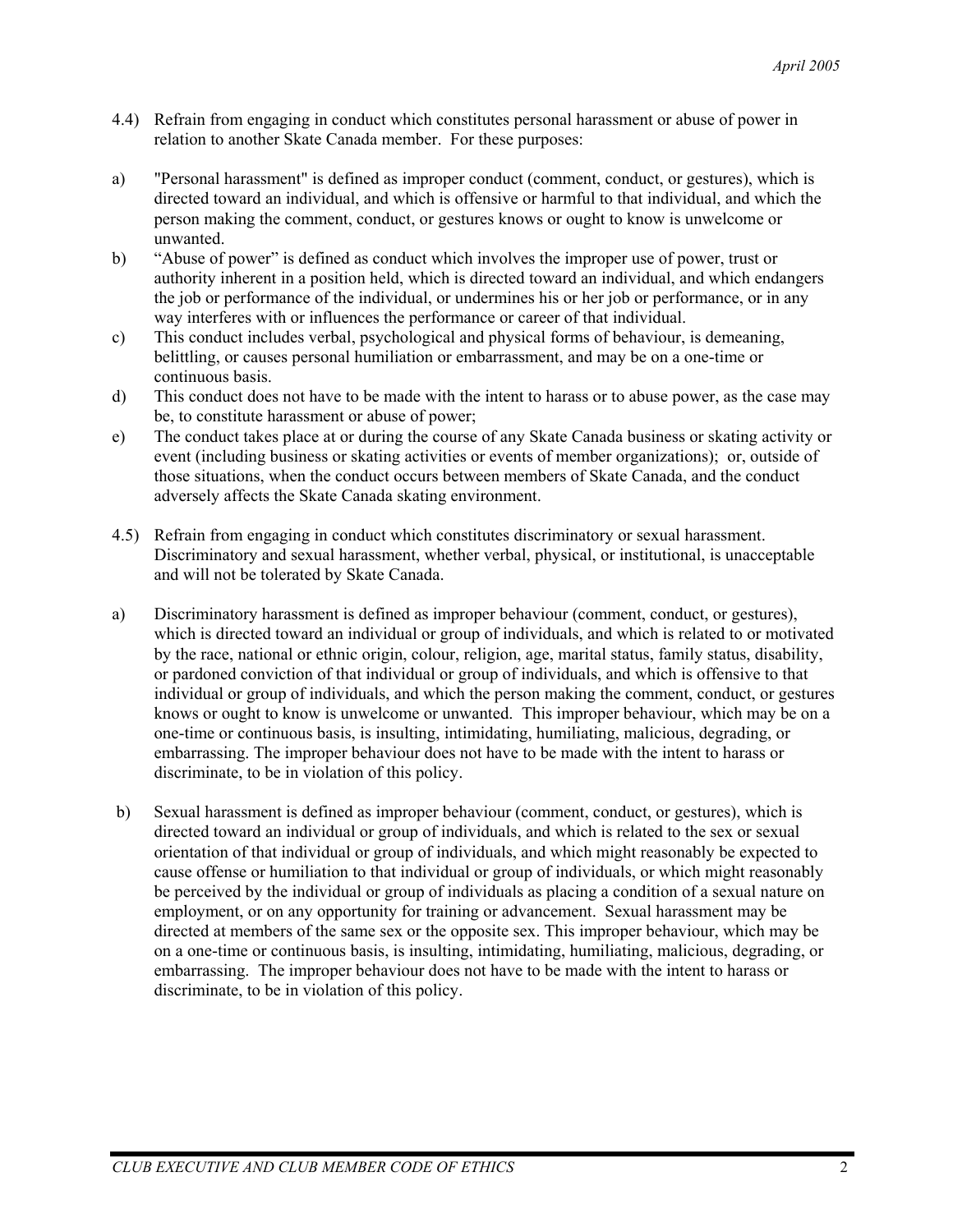#### **5.0 ETHICAL OBLIGATIONS TO ATHLETES / PARENTS**

- 5.1) Provide up-to-date quality Skate Canada skating programs to all members in accordance with delivery standards prescribed by Skate Canada.
- 5.2) With the assistance of the club's professional coaching team, provide the athlete and parent(s) with the information necessary to enable them to choose a realistic and affordable course of action to achieve their goals and objectives.
- 5.3) Be athlete-centred in all club decision making ensuring that each athlete is able to participate and progress at his/her own level and that no athlete is held back.
- 5.4) Communicate regularly and effectively with the athlete and parent(s) as to changes in Skate Canada rules or club regulations, or other important or relevant information affecting the athlete's participation in the sport.
- 5.5) Clearly outline all club programs including cost and method of payment prior to providing any services as agreed or contracted by an athlete/parent.
- 5.6) Clearly outline all club policies including parent responsibilities, athlete conduct, athlete grouping criteria, safety rules, carnival fees, test days, fees and fundraising activities, etc.
- 5.7) Ensure that a sufficient number of qualified coaches as per Skate Canada Program Delivery Standards are available to teach all Skate Canada programs within the club, including private and group instruction.
- 5.8) Inform all members regarding the club's constitution and by-laws and requirements for the club's Annual General Meeting.
- 5.9) Implement an appeal process to deal with customers requesting special consideration.
- 5.10) Be aware of the influence one can exercise over an athlete and never abuse this trust or position of power.
- 5.11) Never advocate or condone the use of illegal drugs, banned or performance enhancing substances.
- 5.12) Abstain from the consumption of alcoholic beverages or use of tobacco in the presence of athletes in the training environment. Club executives and members should be role models for athletes and encourage healthy habits.

#### **6.0 ETHICAL OBLIGATIONS TO PROFESSIONAL COACHES**

- 6.1 Hire only Skate Canada professional coaching members who have paid the current Skate Canada coaching membership fees.
- 6.2) Follow the Professional Coach Recruitment Guidelines and communicate the club's expectations and the professional coach's responsibilities prior to the beginning of the skating year.
- 6.3) Provide a reasonable contract to professional coaches which does not infringe upon their right to earn a living. Negotiate those contracts in good faith and honour their terms. Refrain from firing a coach for unjust reasons.